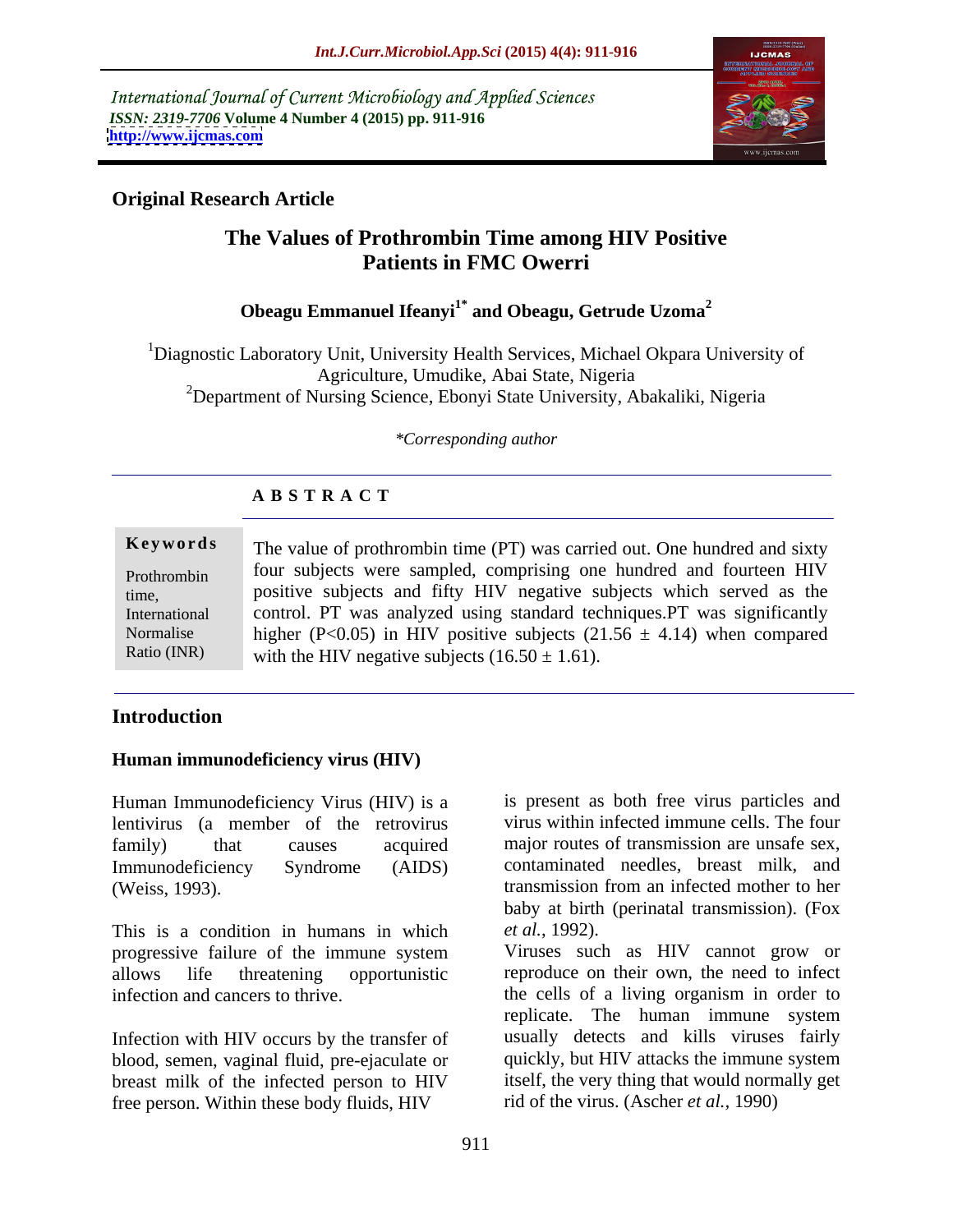HIV is a causative organism of autoimmune as a subscript. Example HIV-<sub>sf33</sub> and HIV-2 deficiency syndrome which was recognized as a new disease syndrome in the early 1980's in the USA with the unusual If there is a laboratory evidence of HIV occurrence of pnemocystis carinii infection, certain indicator diseases that pneumonia and Kaposi's sarcoma in previously healthy young men (Greene, 1991). This retrovirus was isolated from a characterized by one or more indicator young homosexual man with diseases. (Safrit *et al.*, 1995). lymphadenopathy. The virus was identified

Under the electron microscope, the viruses infection of AIDS that follows is were revealed as a cylindrical core with asymptomatic in early stages. If an humans including the marrow, lymph node, brain, skin and bowel (Baker *et al.,* 2007). This retrovirus differs from other **Coagulation** retroviruses such as human T lymphotrophic virus (HTLV) 1 and 2. The virus was eventually named Human which blood forms clot. It is important part Immunodeficiency Virus (Cohan *et al.,* 1986). from damaged vessel), wherein a damaged

risk of acquiring HIV infection are

There are various strains of HIV and are designated by a code with geographically informative letters and sequential numbers placed either in brackets, or as a number, or (Pantaleo *et al.,* 1995)

require presumptive and definitive diagnosis are diagnostic of AIDS, AIDS is an illness diseases. (Safrit *et al.*, 1995).

and classified in the family Retroviridae Acute HIV is usually characterized by fever, genus lentviranae (Baker *et al.,* 2007). malaise, lymphadenopathy and rash. These nucleic acid cloned and sequenced. The individual is infected with this virus, the cylindrical core is 80-130nm in diameter, it virus acts so quick destroying the immune has a unique three layered structure, and system making the individual prone to little innermost is the genome nucleocapside infections. HIV is present all over the world complex. This complex is enclosed within a and the long term consequences of this capsid which is surrounded by a host cell pandemic will affect every country one way membrane derived envelope, from which or another over time. This is an evolving viral envelope glycoprotein 'spikes' project. pandemic threatening global public health HIV infects a wide variety of tissues in and health care provision, as well as political conditions are subclinical. A chronic infection of AIDS that follows is asymptomatic in early stages. If and economic stability (Kuby , 1997).

# **Coagulation**

It is transmitted mostly sexually in blood or and fibrin-containing clot to stop bleeding blood products and pre-natally. The most at and begin repair of the damaged vessel) This is a complex physiolosocal process by of haemostasis (the ceasation of blood loss blood vessel wall is covered by a platelet (Shapiro, 2003).

homosexuals, injecting drug misusers and Coagulation results from interactions among those with bisexual orientation. Others vessel wall, platelet and coagulation factors. include individuals receiving unscreened When an injury occurs that results in blood or blood products, infants born of bleeding, the coagulation system is activated infected women. and plugs the hole in the bleeding vessel while still keeping blood flowing through the vessels by preventing the clot from getting too large. The end result is the formation of insoluble fibrin threads that link together at the site of injury, along with aggregated cell fragments called platelets to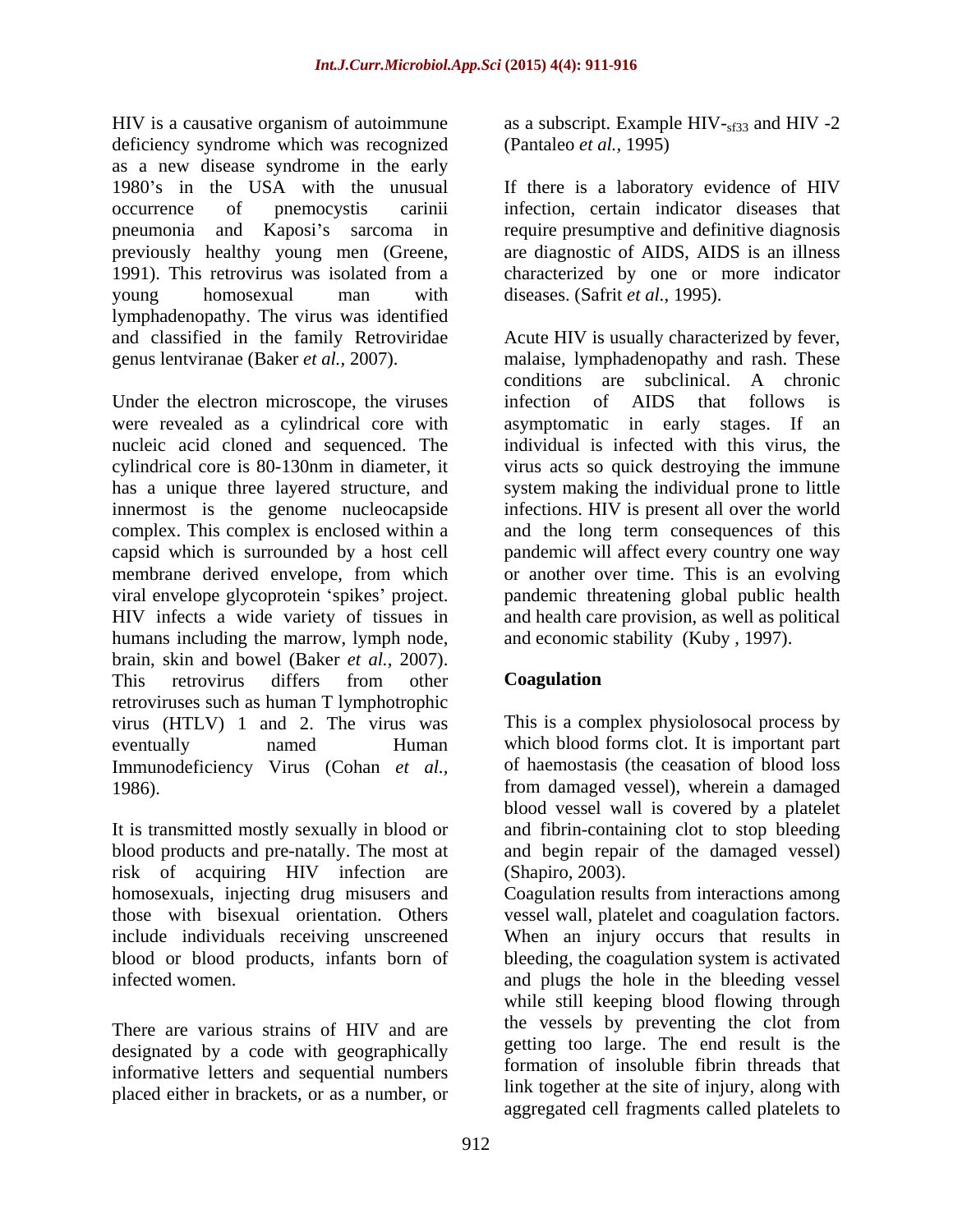balance between clot formation and removal ensures that bleeding does not become excessive and that clots are removed once In reference to the abnormality of

virus (HIV) disease. High levels of plasma von Willebrand factor have been reported in HIV disease and might be indicative of

Injured endothelium leads to localized clotting. There are normally between inflammatory response of which the direct 150,000-450,000 platelets in each microlitre consequence is the occurrence of occlusive of blood. Low platelet count or abnormally thrombosis events mediated between shaped platelets are associated with bleeding leucocyte recruitment and platelet adhesion and aggregation, blood clothing activation<br>and fibrinolysis derangement. HIV infection and fibrinolysis derangement. HIV infection Prothrombin time (PT), is one of the has been associated with endothelial coagulation factors produced by the liver. dysfunction. Since HIV infection is One of the final steps of the cascade is the associated with endothelial dysfunction it may therefore result in activation and consumption of coagulation factors and ultimately coagulation defect. (Omoregie *et*  coagulation factors that comprises the *al.,* 2009). In HIV infection, the liver is affected. The liver is the major organ international Normalized Ratio (INR) is responsible for the synthesis of most used to standardize PT result gotten (Horsti coagulation factors and infection of the liver *et al.*, 2005). by HIV can lead to abnormal production of coagulation factors. The  $CD4^+$  count is used Activated partial thromboplastin time to measure immune status and HIV disease (APTT), is a screening test that is done to

tests for the extrinsic and intrinsic clothing systems respectively. They detect deficiency

form a stable blood clot. The clot prevents or inhibition of clotting factors in either additional blood loss and remains in place system, and are the first tests in screening until the injured areas have healed. The clot for coagulation disorders. As HIV infection is eventually removed as the injured site is progresses, endothlieal dysfunction and liver healed. In normal healthy individuals, this damage will increase and this may result in severe clotting impairment.

they are no longer needed. (Shapiro, 2003). coagulation in HIV positive individuals, the A number of coagulation abnormalities have by considering platelet count, prothrombin been described in human immunodeficiency time, activated partial thromboplastin time, In reference to the abnormality of coagulation disorders will be investigated, and blood fibrinogen concentration, as well as CD4 count and factor VII concentration.

activated endothelium. Endothelium is Platelet count is a diagnostic test that involved in important homeostatic determines the number of platelets in the mechanisms of non-thrombotic vascular patient's blood. Platelet which are also surfaces, vascular tone regulation and called thrombocytes, are small disk-shaped immunomodulation (Karpatkin *et al.,* 2002). blood cells produced in the bone marrow and involved in the process of blood disorders (Henry, 2001).

> conversion of Prothrombin (factor 11) to The Prothrombin time test evaluates the integrated function of the extrinsic and common pathways. The *et al.,* 2005).

count is used here activated partial thromboplastin time progression (Tolstrup *et al.*, 2004). help evaluate a person's ability to form Prothrombin time (PT) an activated partial the function of coagulation factors XII, IX, thromboplastin time (APTT) are screening VII, X, V, II and I which are part of Activated partial thromboplastin time (APTT), is a screening test that is done to blood clot. It assesses the amount as well as haemostasis (Pagana & Pagana, 2006).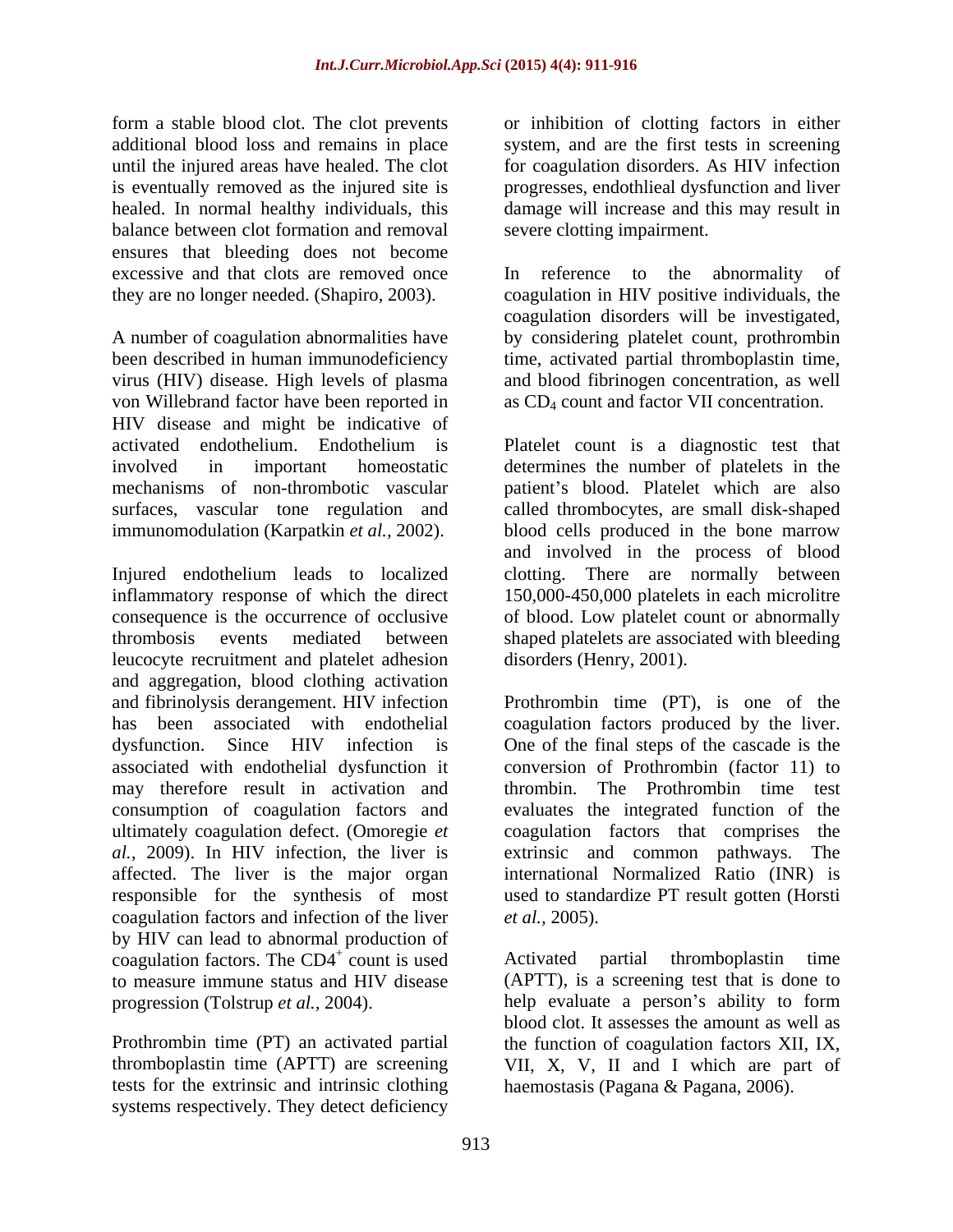Fibrinogen (factor 1) is a soluble plasma Heart clinic of Federal Medical Centre, glycoprotein synthesized by the liver and is **Owerri** were screened. Fifty HIV negative blood coagulation. Fibrinogen deficiency as controls. (hypo-fibrinogenemia) or disturbed function of fibrinogen can lead to either bleeding or thromboembolic complications (Acharga &

CD4 count is the number of CD4 cells per 4.5mls of blood which was added into microlitre of blood. It is used to stage the trisodium citrate container containing 0.5mls patient's disease, determine the risks of of trisodium citrate for coagulation studies opportunistic illness, assess prognosis and (PT, APTT, Fibrinogen concentrate and guide decisions about when to start factor viii assay). The sample was spun at antiretroviral treatment (CDC, 2009). The 3000rpm for 10 minutes, and then the clear main aim of this study to determine the plasma was collected into a clean dry plastic value of PT among HIV positive subjects in container. The test was performed using

The sample size for this study was calculated based on Ijeoma et al. (2010) 8.1% prevalence of HIV in Owerri in 2010.

 $(0.05)^2$ 

### **Informed consent**

Participant information sheet (PIS) was given to the prospective participants. After reading and understanding the PIS, allowed to stand at room temperature for 30 questions were asked and proper minutes. The reconstituted PT reagent was explanations given. They consented to participate in the study by signing the

Informed consented subjects (both recorded: HIV/AIDS positive patients and HIV negative controls).

One hundred and fourteen HIV positive subjects aged 18-65 years attending Heart to

converted by thrombin into fibrin during subjects were also screened and they served Heart clinic of Federal Medical Centre, Owerri were screened. Fifty HIV negative as controls.

## **Sample collection**

Dimichele, 2008). Informed consented subjects were sampled. FMC Owerri. Rayto semi auto coagulation analyzer, RT- **Materials and Methods** and analytical sciences co. Ltd. Blood was collected from all the subjects, 2204C model manufactured by Rayto life

### **Prothrombin time (PT)** (**Quick one stage method, 1935**)

 $n = 1.96^2$  x 0.08 (1.00-0.08) It measures the time it takes blood to form  $x 0.08 (1.00-0.08)$ <br> $= 114$  expresses to the presence of an optimal  $= 114$  samples  $= 114$  samples  $= 114$  samples  $= 114$  samples  $(0.05)^2$  concentration of ussue extract  $(0.05)^2$ It measures the time it takes blood to form concentration of tissue extract (thromboplastin) and measures the extrinsic haemostatic pathway.

informed consent form.  $\qquad \qquad$  incubated for 2mins at 37<sup>o</sup>C. Then 100 $\mu$ l of **Eligibility criteria** added and the time of clotting in second The PT reagent was reconstituted by adding 5mls of its diluents mixed by inversion and pre-warmed at  $37^0C$  for 10mins. 50µl of the  ${}^{0}C$  for 10mins. 50 $\mu$ l of the sample was added into the test cuvette and  $^{0}$ C. Then 100 $\mu$ l of the prewarmed PT reagent was rapidly recorded.

## **Statistical analysis**

Subjects **Subjects Subjects Subjects Subjected** to some statistical analysis such as the mean  $(X)$ , standard deviation (SD), standard error of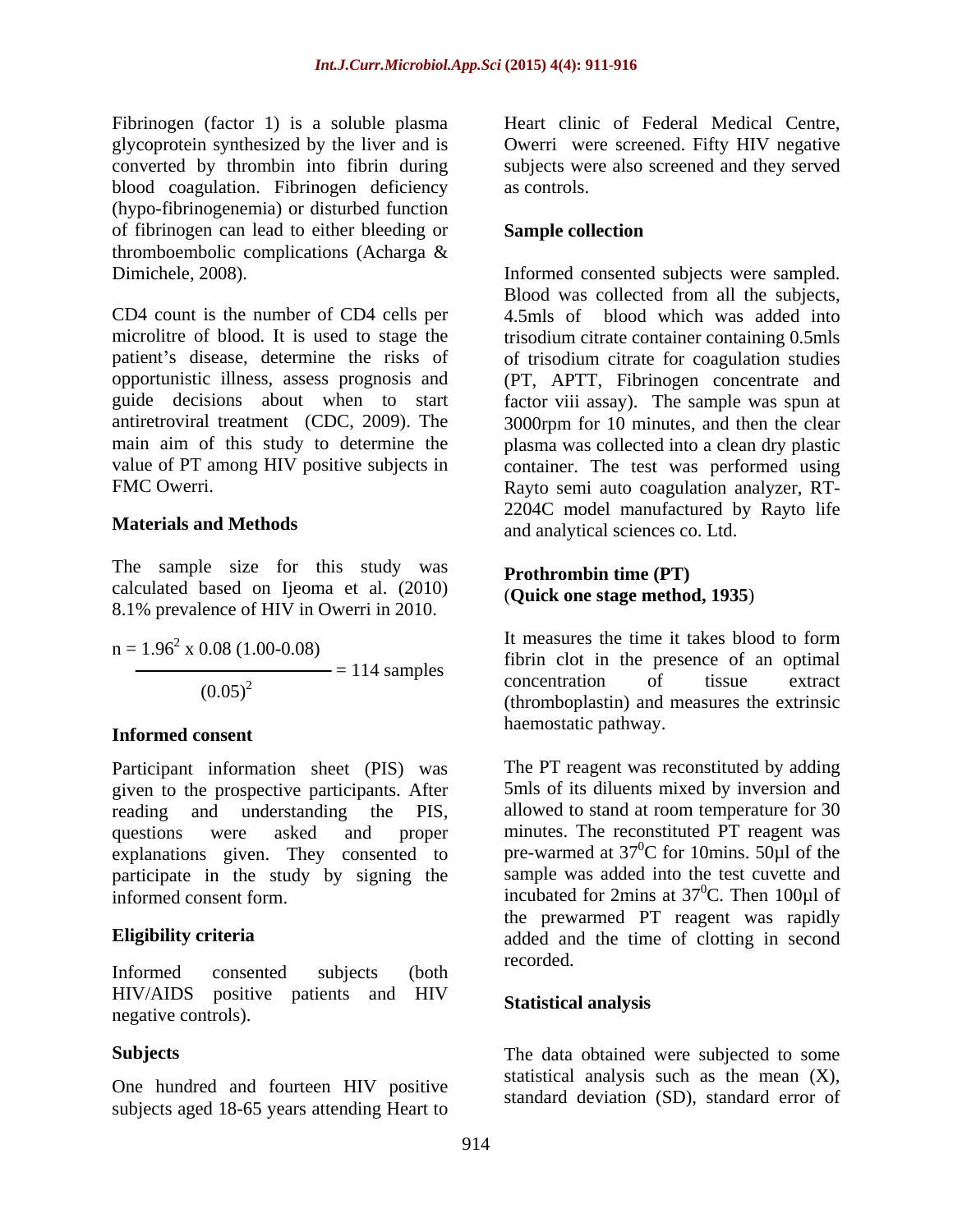mean (SEM), student's t-test and Pearson Megative controls  $(P < 0.05)$  which also

The mean value of prothrombin time among in HIV seronegative subjects (control). (P< 0.05) when compared with the HIV positive subjects. among HIV patients (Ehmam *et al.,* 1997).

dysfunction and liver damage. Both endothelial dysfunction and liver damage can result in coagulation defects. It is therefore expected that as the HIV infection progresses, the coagulation abnormalities will increase, (Linder *et al.,* 1970)

The PT in HIV patients was significantly higher than the values obtained in HIV

moment of correlation using statistical agrees with the works of Omorege *et al.(* package for social sciences (SPSS) version 2009), who reported a significant increase 17. The results were expressed in mean ± PT and APTT among HIV positive patients. standard error of mean. HIV infection is associated with endothelial **Result and Discussion Coagulation** pathways and consumption of the study subjects are shown in table below. antibodies (CL) and Liver damage are seen<br>prothrombin time were significantly lower in HIV infected patients. All these damage, which can result in activation of coagulation pathways and consumption of clotting factors (Jenkins *et al.,* 1991). Also, Lupus anticoagulant (LA), anticardiolopin antibodies (CL) and Liver damage are seen in HIV infected patients. All these (Damaged endothelium, LA. aCL and Liver damage) can affect PT Values observed

HIV infection is associated with endothelial Coagulation abnormalities have been described in HIV disease. HIV infection has been associated with endothelial dysfunction which may result in activation and consumption of coagulation factors and ultimately coagulation defect. The findings of this study indicates an increase in PT in HIV Positive individuals.

| <b>Parameter</b> | <b>HIV Negative subjects</b> | <b>HIV Positive subjects</b> | <b>P</b> Value |
|------------------|------------------------------|------------------------------|----------------|
|                  | $(n = 50)$                   | $(n = 114)$                  |                |
| Prothrombin      | $16.50 \pm 1.61$             | $21.56 \pm 4.14$             | P < 0.05       |
| Time(s)          |                              |                              |                |

### **Table.1** The mean values of prothrombin time among the study group

- fibrinogen . *Haemophilia: the Of icial Journal of the World Federation of*
- And AIDs. *Ann. Intern. Med*, 104: 175-180
- 
- **References** Baker, F., J, Silverton, R., E., Pallister, C., Acharga, S., Dimichele, D., M., Introduction to Medical Laboratory (2008)."Rare inherited disorders of Technology.  $7<sup>th</sup>$  ed. Honeyland J., (2007). Haemaostasis in Technology.  $7<sup>th</sup>$  ed, Honeyland  $th$  od Honovland ed, Honeyland Resources limited. PP 387.
- *Haemophilia;* 14 (6):1151-1158. (2009). Guidelines for prevention and Ascher, M., S., Sheppard, H., W., (1990). <br>in HIV-1 infected adults and AIDS as immune system activation. *J. Acquired Immune Deficiency* CDC, the national institutes of Health *Syndromes*; 3: 177. Centres for Disease Control and Prevention treastment of opportunistic infections in HIV-1 infected adults and adolescents: Recommendations from and the HIV medicine association of